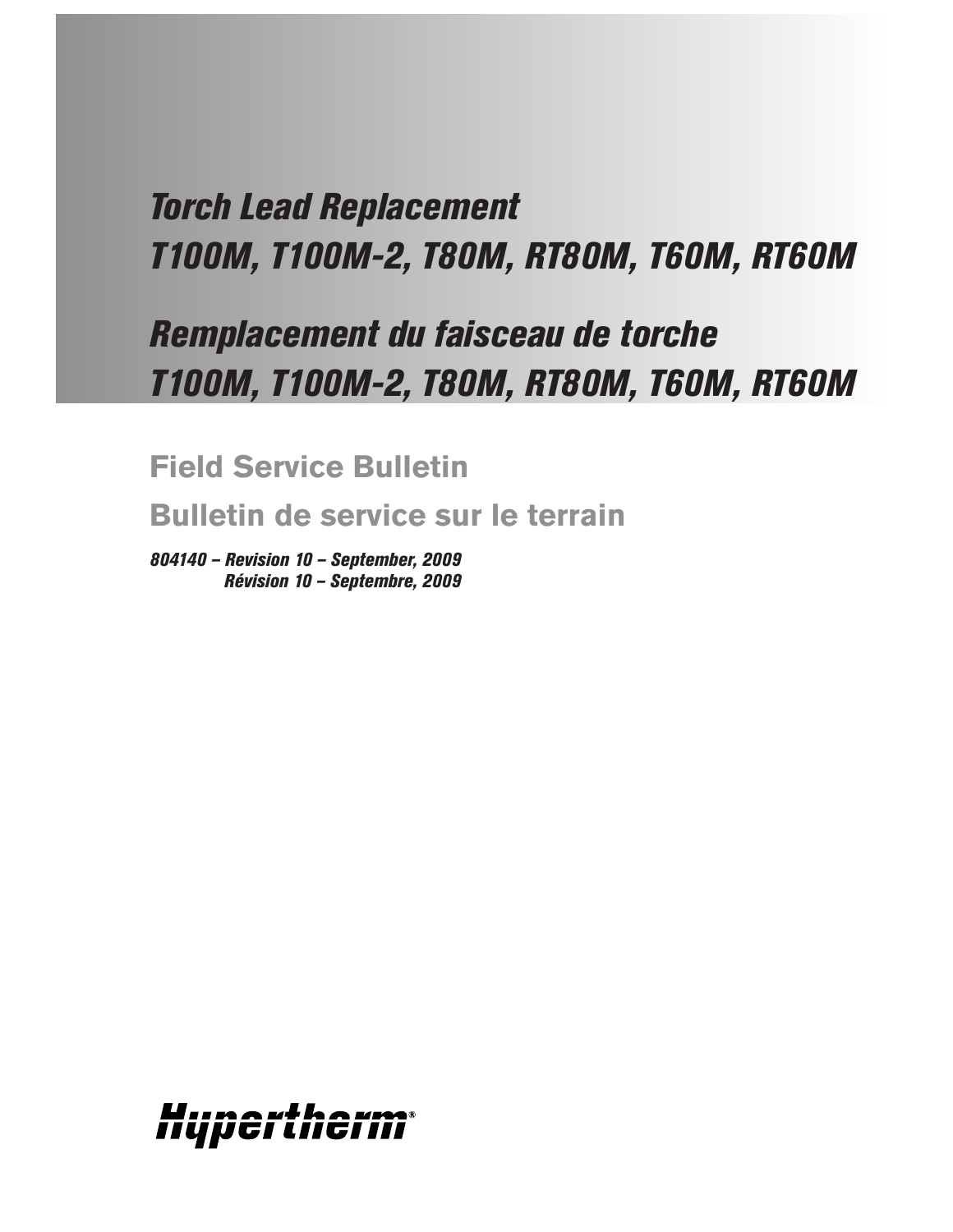

# **Introduction**

### **Purpose**

Describes the steps necessary to replace the torch lead in the T100M, T100M-2, T80M, RT80M, and T60M machine torches.

### **Tools and materials needed**

#1 Phillips screw driver (T100M-2 only) #2 Phillips screw driver 7/16" (11 mm), 1/2", and 1/4" (or adjustable) wrenches Heat gun Needle nose pliers Razor knife

### **Kit contents**

#### **Common parts**

| <b>Description</b><br><b>Part number</b> |                           | Qty |
|------------------------------------------|---------------------------|-----|
| 004941                                   | Heat shrink tubing        | 1.  |
| 027889                                   | Retaining ring            | 1   |
| 027055                                   | Silicone lubricant        | 1.  |
| 058519                                   | $O$ -ring                 | 1   |
| 075473                                   | Machine screw: 4-40 x 3/8 | ?*  |
| 075503                                   | Locknut: 4-40 Flexloc     | ?*  |

#### **Kit 128633**

**Part number Description** 129676 25 ft (7.62 m) T60M / T80M torch lead

#### **Kit 128634**

**Part number Description** 129675 15 ft (4.57 m) T60M / T80M torch lead

#### **Kit 128635**

**Part number Description** 129673 35 ft (10.67 m) T60M / T80M torch lead

### **Kit 128641**

**Part number Description** 129674 50 ft (15.24 m) T60M / T80M torch lead

**Kit 128751 Part number Description** 129729 35 ft (10.67 m) T100M torch lead

### **Kit 128753 Part number Description** 129767 25 ft (7.62 m) T100M torch lead **Kit 128759 Part number Description** 129730 50 ft (15.24 m) T100M torch lead **Kit 128827 Part number Description** 129857 25 ft (7.62 m) RT80M torch lead **Kit 128828 Part number Description** 129858 50 ft (15.24 m) RT80M torch lead **Kit 128894 Part number Description** 229002 75 ft (22.86 m) T100M torch lead **Kit 128924 Part number Description** 229022 25 ft (7.62 m) RT60M torch lead **Kit 128925 Part number Description** 229023 50 ft (15.24 m) RT60M torch lead **Kit 228222\* Part number Description** 228506 25 ft (7.62 m) T100M-2 torch lead **Kit 228223\* Part number Description** 228507 35 ft (10.67 m) T100M-2 torch lead **Kit 228224\* Part number Description** 228508 50 ft (15.24 m) T100M-2 torch lead **Kit 228225\* Part number Description** 228509 75 ft (22.86 m) T100M-2 torch lead

Field Service Bulletin 1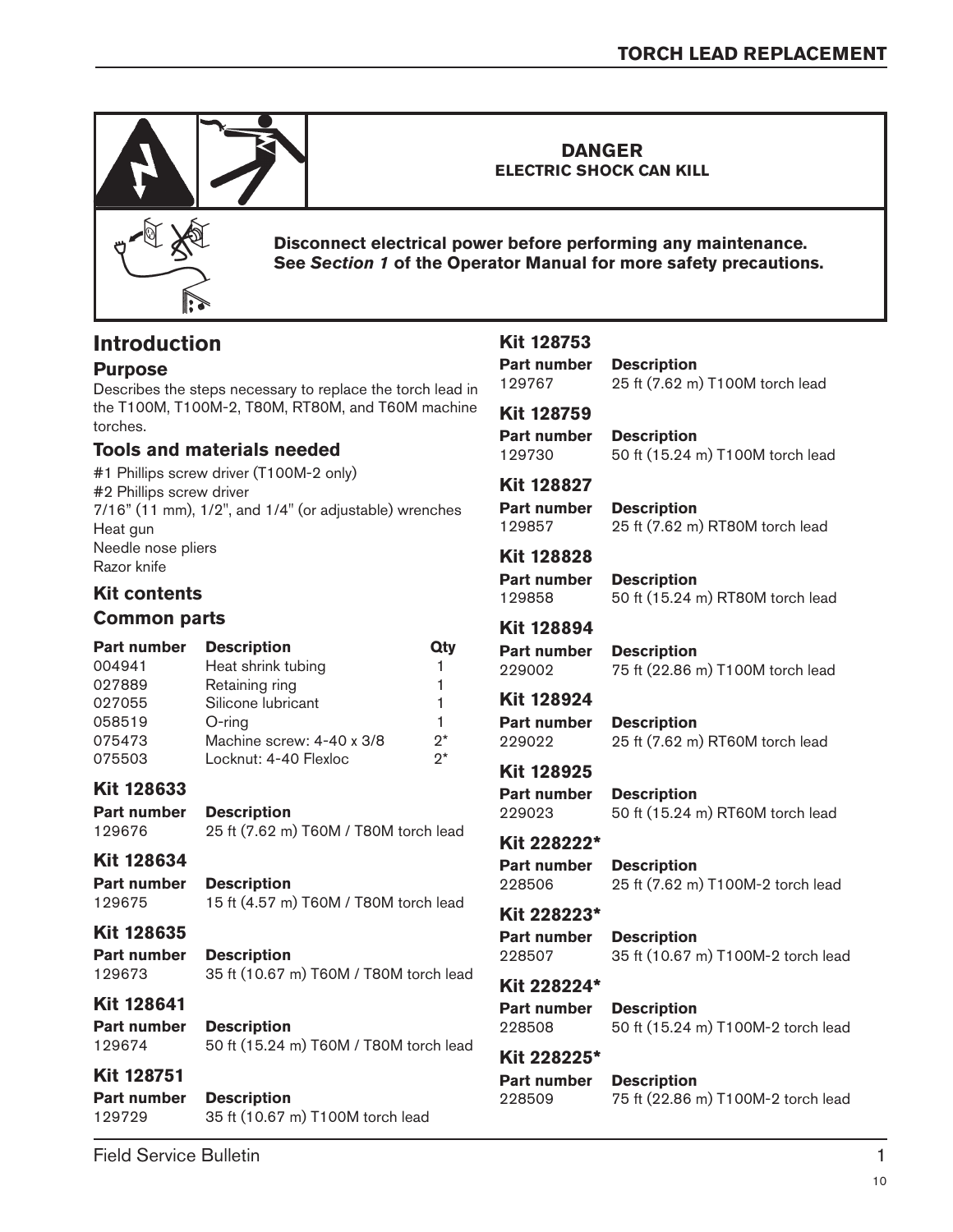

# **Disassemble the torch and remove the torch body**

- 1. Disconnect the power and remove the torch lead from the power supply. See *Section 3* of the Operator Manual.
- 2. Remove the consumables.
- 3. Remove the o-ring from the torch body and discard it.
- 4. Unscrew the strain relief, strain relief lock, and positioning sleeve.
- 5. Slide the strain relief, strain relief lock, and positioning sleeve back over the torch lead.
- 6. Remove the screws (3) from the mounting sleeve and remove the sleeve.
- 7. Disconnect the blue and orange cap sensor wires.
- 8. Disconnect the plunger:
	- For all torches except the T100M-2, remove the retaining ring from the plunger using needle nose pliers and discard the ring. Disconnect the power wire from the plunger.
	- **For the T100M-2,** use a #1 Phillips screwdriver and a 1/4" wrench to remove and discard the screws and locknuts that secure the power wire to the plunger.
- 9. Carefully cut off the clear heat shrink tubing on the gas tube.
- 10. Remove the torch body from lead using 7/16" (11 mm) and 1/2" (or adjustable) wrenches.
- 11. Slide the positioning sleeve off the torch lead.
- 12. Discard the torch lead.
- \* If your current torch does not have these components, you need to order the threaded coupler (220055), before you can install the replacement lead. See page 3 for the threaded coupler assembly instructions.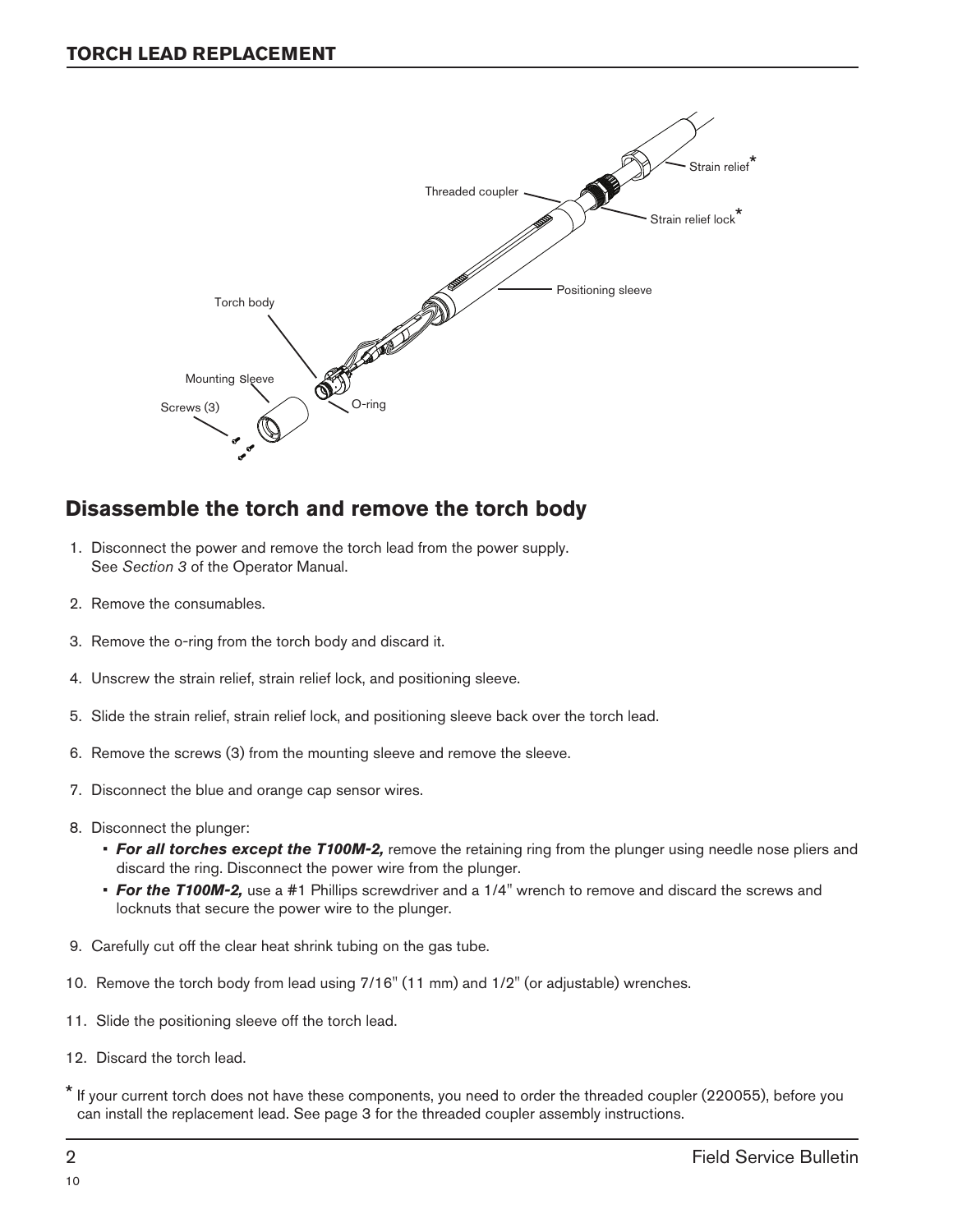

### **Attach new torch lead**

- 1. If needed, replace the brass ring on the positioning sleeve with the threaded coupler (220055, sold seperately).
- 2. Slide the heat shrink tubing on to the gas tube of the torch body.

a torque value of 8 in-lb (9.2 kg-cm) for the screws.

- 3. Attach the torch body to the new torch lead using 7/16" (11 mm) and 1/2" (or adjustable) wrenches.
- 4. Slide the heat shrink tubing over the nut as far as possible and heat shrink in place.
- 5. Attach the orange and blue cap sensor wires.
- 6. Attach the plunger terminal to the plunger: **For all torches except the T100M-2,** secure the terminal by crimping the new retaining ring onto the top of the plunger using needle nose pliers. *For the T100M-2,* use a #1 Phillips screwdriver and a 1/4" wrench to fasten the power wire to the plunger using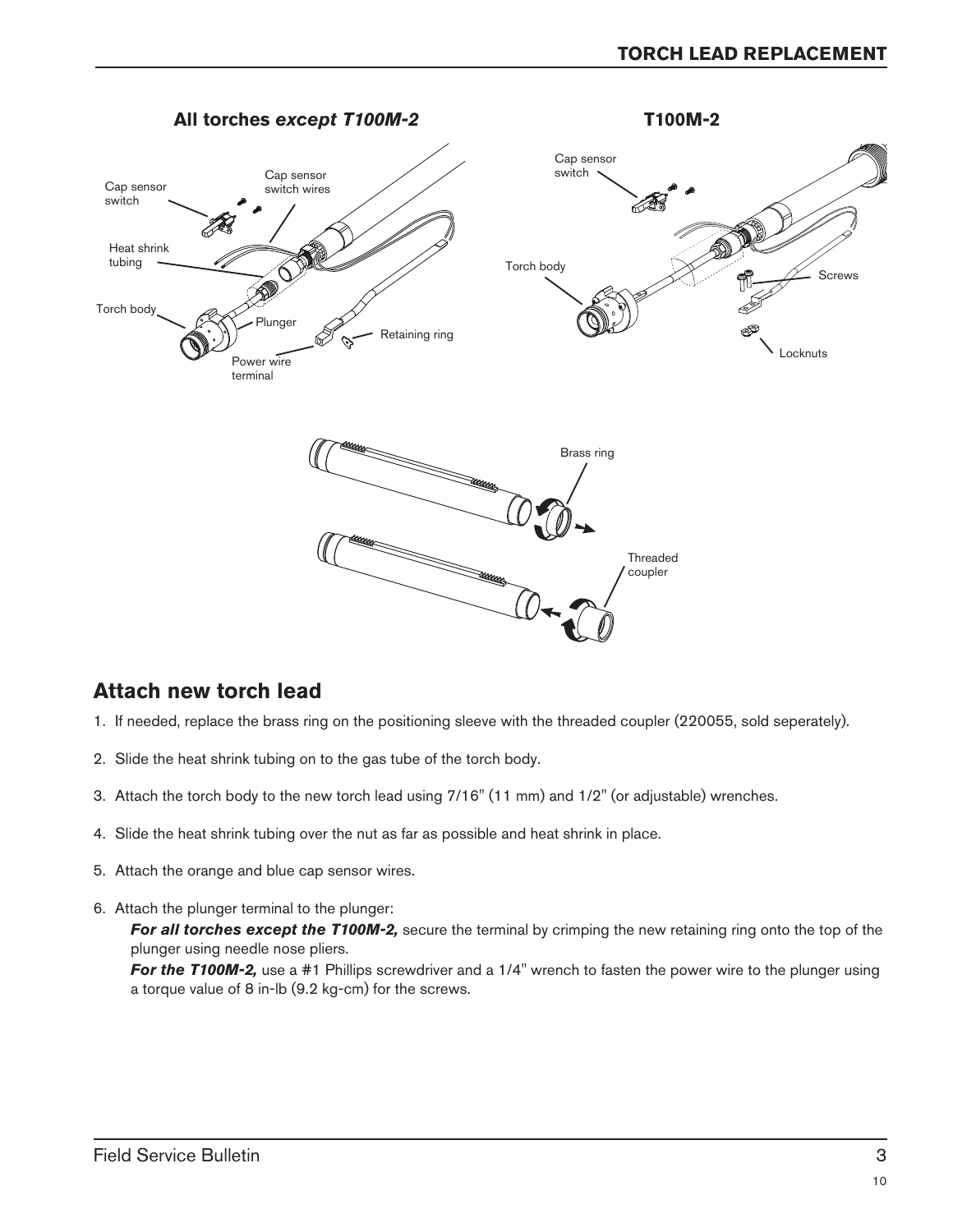

### **Reassemble torch**

- 1. Align slot in the mounting sleeve with the cap sensor switch and slide the sleeve over torch body. Tighten the screws (3) to 5 inch-pounds (5.76 kg-cm).
- 2. Attach the following in this order: positioning sleeve, strain relief lock, strain relief. *Be careful not to twist the wires as you slide and secure the positioning sleeve.*
- 3. Install the new o-ring. Apply a thin coat of silicone grease to the o-ring.
- 4. Install the consumables.
- 5. Attach the torch to the cutting table per the manufacturer's instructions.
- 6. Connect the torch lead to the power supply and connect the power. See *Section 3* of the Operator Manual.
- 7. Verify that the cap sensor works properly.
	- A. Turn ON the power supply without consumables installed.
	- B. Torch cap and fault LEDs should illuminate.
	- C. Turn OFF the power supply.
	- D Install the consumables.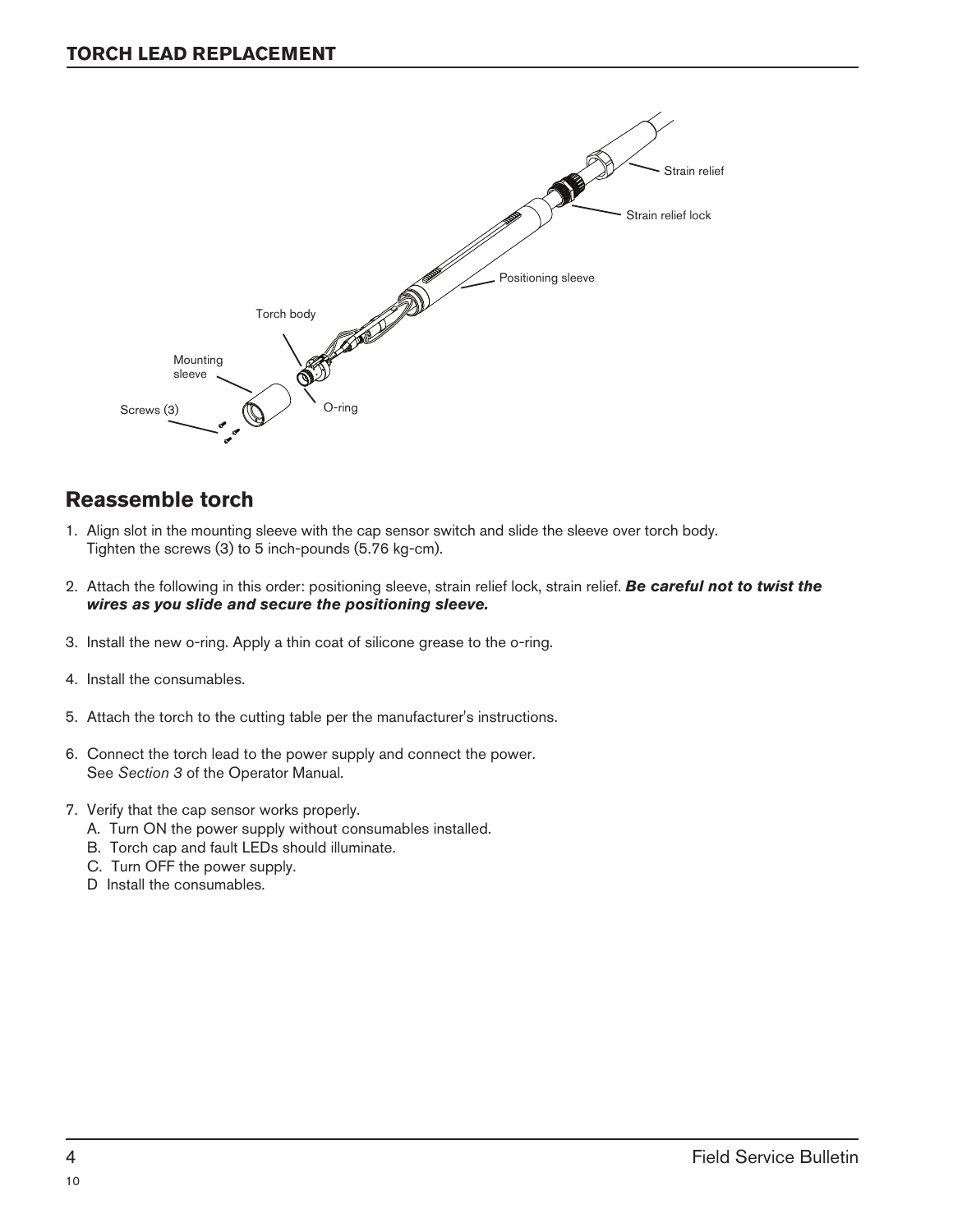129767 Faisceau de torche 7,62 m T100M

129730 Faisceau de torche 15,24 m T100M

129857 Faisceau de torche 7,62 m RT80M

129858 Faisceau de torche 15,24 m RT80M



**DANGER DANGER D'ÉLECTROCUTION**



**Toujours couper l'alimentation électrique avant de procéder à toute opération d'entretien. Voir la** *Section 1* **du Manuel de l'opérateur où l'on donne davantage de mesures de sécurité.**

**Nécessaire 128753**

**Nécessaire 128759**

**Nécessaire 128827**

**Nécessaire 128828**

**Nécessaire 128894**

**Num. de référence Description**

**Num. de référence Description**

**Num. de référence Description**

**Num. de référence Description**

## **Introduction**

### **Objet**

Description des étapes nécessaires pour remplacer le faisceau de torche sur les torches machine T100M, T100M-2, T80M, RT80M et T60M.

#### **Outils et matériaux nécessaires**

Tournevis Phillips  $N^{\circ}$  1 (T100M-2 uniquement) Tournevis Phillips N° 2 Clés 11 mm (7/16 po), 1/2 po et 1/4 po (ou clé à molette) Pistolet de chauffage Pince à bec effilé Couteau rasoir

### **Composition du nécessaire**

| Piece général                                                                              |                                          |                    | Num. de référence  | <b>Description</b>                 |
|--------------------------------------------------------------------------------------------|------------------------------------------|--------------------|--------------------|------------------------------------|
| Num. de référence Description                                                              |                                          | Qté                | 229002             | Faisceau de torche 22,86 m T100M   |
| 004941                                                                                     | Tube thermorétrécissable                 |                    |                    |                                    |
| 027889                                                                                     | Bague de retenue                         |                    | Nécessaire 128924  |                                    |
| 027055                                                                                     | Lubrifiant au silicone                   |                    | Num. de référence  | <b>Description</b>                 |
| 058519                                                                                     | Joint torique                            |                    | 229022             | Faisceau de torche 7,62 m RT60M    |
| 075473                                                                                     | $2^*$<br>Vis à métaux : 4-40 x 3/8       |                    | Nécessaire 128925  |                                    |
| 075503                                                                                     | $2^*$<br>Écrou de blocage : Flexloc 4-40 |                    | Num. de référence  | <b>Description</b>                 |
| Nécessaire 128633                                                                          |                                          |                    | 229023             | Faisceau de torche 15,24 m RT60M   |
| Num. de référence<br><b>Description</b>                                                    |                                          |                    | Nécessaire 228222* |                                    |
| Faisceau de torche 7,62 m T60M / T80M<br>129676                                            |                                          |                    | Num. de référence  | <b>Description</b>                 |
| Nécessaire 128634                                                                          |                                          |                    | 228506             | Faisceau de torche 7,62 m T100M-2  |
| Num. de référence<br><b>Description</b><br>Faisceau de torche 4,57 m T60M / T80M<br>129675 |                                          | Nécessaire 228223* |                    |                                    |
|                                                                                            |                                          |                    | Num. de référence  | <b>Description</b>                 |
| Nécessaire 128635                                                                          |                                          |                    | 228507             | Faisceau de torche 10,67 m T100M-2 |
| Num. de référence                                                                          | <b>Description</b>                       |                    | Nécessaire 228224* |                                    |
| Faisceau de torche 10,67 m T60M / T80M<br>129673                                           |                                          |                    | Num. de référence  | <b>Description</b>                 |
| Nécessaire 128641                                                                          |                                          |                    | 228508             | Faisceau de torche 15,24 m T100M-2 |
| Num. de référence                                                                          | <b>Description</b>                       |                    | Nécessaire 228225* |                                    |
| Faisceau de torche 15,24 m T60M / T80M<br>129674                                           |                                          | Num. de référence  |                    | <b>Description</b>                 |
| Nécessaire 128751                                                                          |                                          |                    | 228509             | Faisceau de torche 22,86 m T100M-2 |
| Num. de référence                                                                          | <b>Description</b>                       |                    |                    |                                    |

129729 Faisceau de torche 10,67 m T100M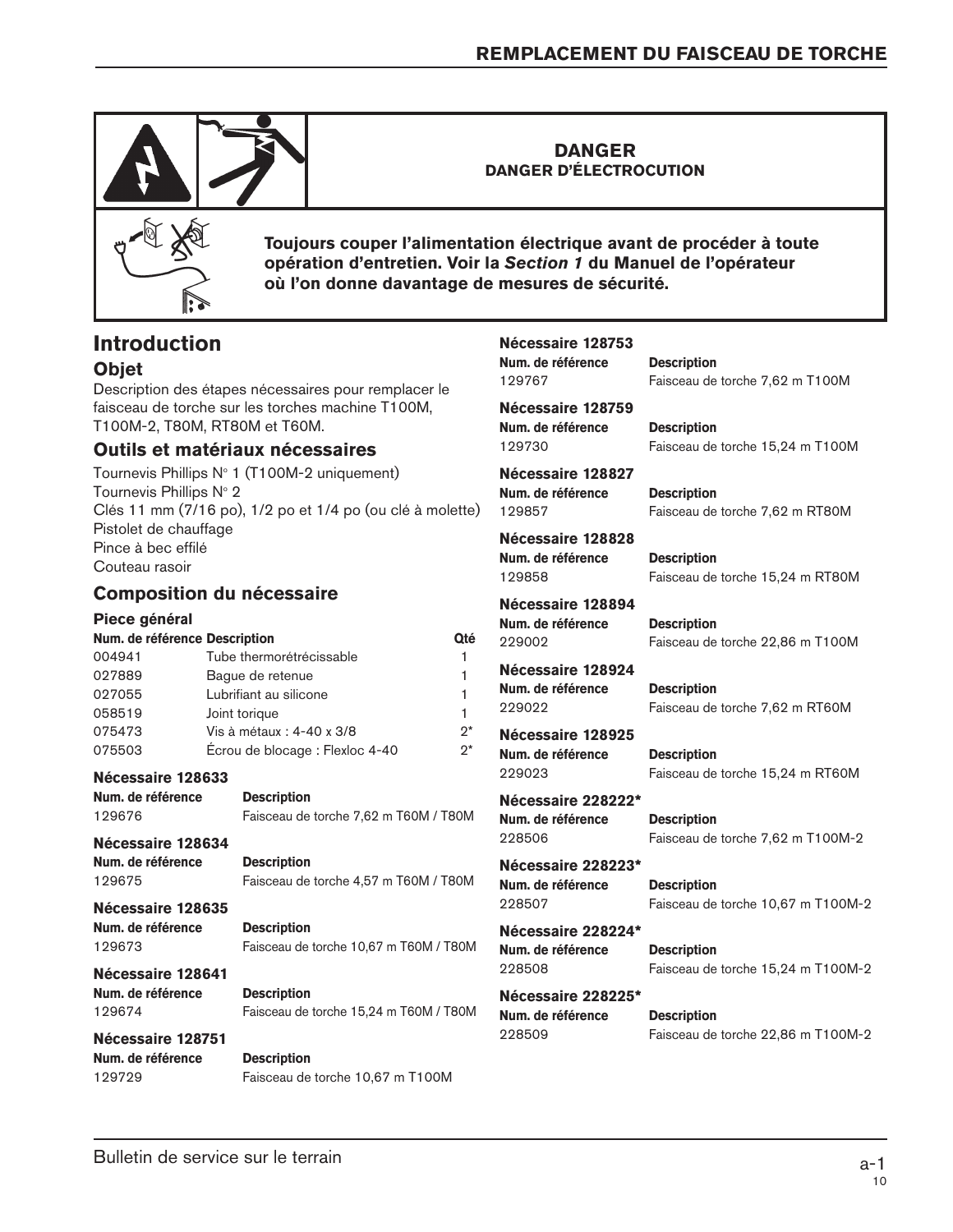

## **Démonter la torche et déposer le corps de la torche**

- 1. Couper l'alimentation et désolidariser le faisceau de torche de la source de courant. Voir la *Section 3* du Manuel de l'opérateur.
- 2. Enlever les consommables.
- 3. Enlever le joint torique du corps de la torche et le jeter.
- 4. Dévisser le serre-câble, le verrouillage du serre-câble et la gaine de positionnement.
- 5. Faire glisser le serre-câble, l'écrou du serre câble et la gaine de positionnement pour les replacer sur le faisceau de torche.
- 6. Enlever les 3 vis de la gaine de montage et enlever la gaine.
- 7. Déconnecter les fils bleu et orange du capteur de buse.
- 8. Déconnecter le plongeur :
	- *Pour toutes les torches à l'exception de la T100M-2,* enlever la bague de retenue du plongeur en utilisant une pince à bec effilé et mettre la bague au rebut. Déconnecter le fil d'alimentation du plongeur.
	- **Dans le cas de la T100M-2,** utiliser un tournevis Phillips N° 1 et une clé 1/4 po pour desserrer et mettre au rebut les vis et les écrous de blocage qui fixent le fil d'alimentation au plongeur.
- 9. Couper délicatement le tube transparent thermorétractable du tube de gaz.
- 10. Déplacer le corps de la torche du faisceau en utilisant des clés de 11 mm (7/16 po) et 1/2 po (ou clé à molette).
- 11. Faire glisser la gaine de positionnement pour la sortir du faisceau de torche.
- 12. Jeter le faisceau de torche.
- Si votre torche actuelle ne comprend pas ces composants, vous devez commander le raccord fileté (220055) avant de pouvoir installer le faisceau de remplacement. Voir les instructions de montage du raccord fileté à la page a-3.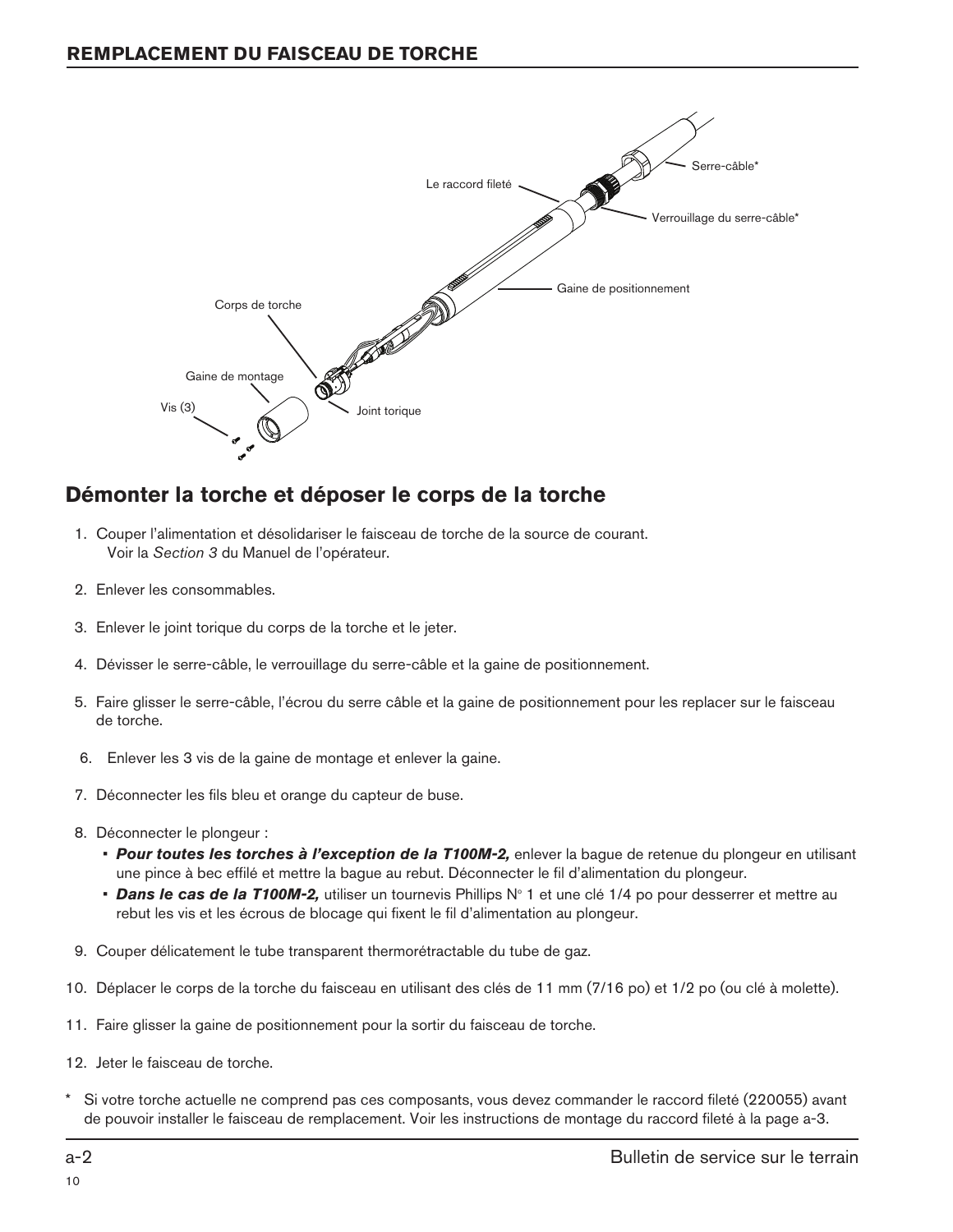

### **Monter un faisceau de torche neuf**

- 1. Si cela est nécessaire, remplacer la bague en laiton sur la gaine de positionnement avec le raccord fileté (220055, vendu séparément).
- 2. Faire glisser le tube thermorétrécissable sur le tube de gaz du corps de torche.
- 3. Monter le corps de torche sur le nouveau faisceau de torche en utilisant les clés de 11 mm (7/16 po) et de 1/2 po (ou clé à molette).
- 4. Faire glisser le plus loin possible le tube thermorétrécissable sur l'écrou et thermorétrécir en place.
- 5. Fixer les fils orange et bleu du capteur de buse.
- 6. Fixer la cosse du plongeur au plongeur :

Pour toutes les torches à l'exception de la T100M-2, fixer la cosse en sertissant une bague de retenue neuve sur le plongeur en utilisant une pince à bec effilé.

**Dans le cas de la T100M-2,** utiliser un tournevis Phillips N° 1 et une clé 1/4 po pour fixer le fil d'alimentation au plongeur en utilisant un couple de serrage de 9,2 kg cm (8 po-livre) pour les deux vis.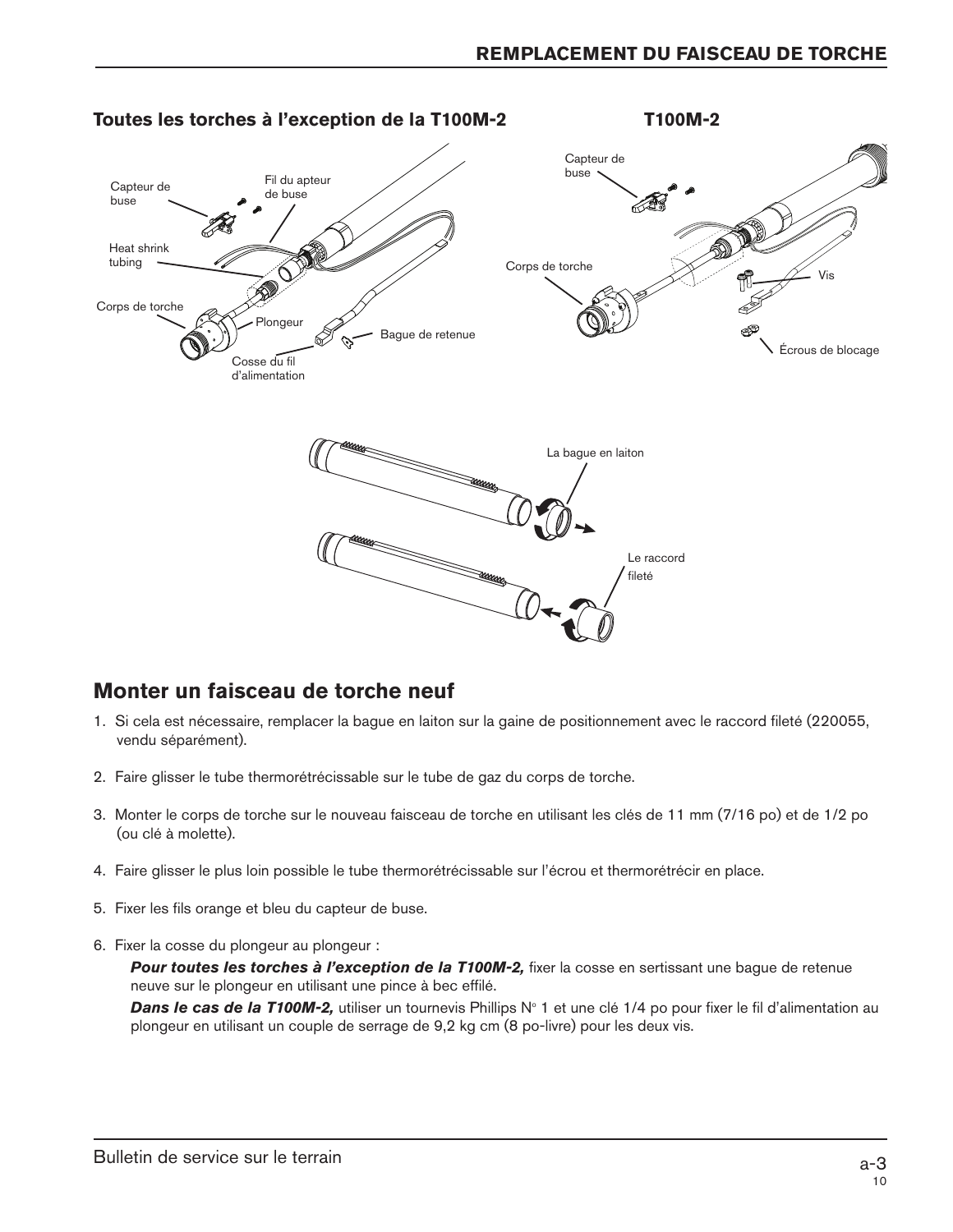

## **Remonter la torche**

- 1. Aligner la fente dans la gaine de montage sur le capteur de buse et faire glisser la gaine sur le corps de torche. Serrer les 3 vis à 5,76 kg-cm.
- 2. Fixer dans cet ordre : gaine de positionnement, écrou du serre-câble, serre-câble. *Veiller à ne pas tordre les fils quand on fait glisser et tourner la gaine de positionnement.*
- 3. Placer le joint torique neuf. Appliquer une fine couche de graisse de silicone sur le joint torique.
- 4. Monter les consommables.
- 5. Fixer la torche à la table de coupage selon les instructions du fabricant.
- 6. Connecter le faisceau de torche à la source de courant et connecter l'alimentation. Voir la *Section 3* du Manuel de l'opérateur.
- 7. Vérifier que le capteur fonctionne correctement.
	- A. Mettre la source de courant sous tension.
	- B. Les DEL de buse et d'anomalie doivent s'allumer.
	- C. Mettre la source de courant hors tension.
	- D. Monter les consommables.